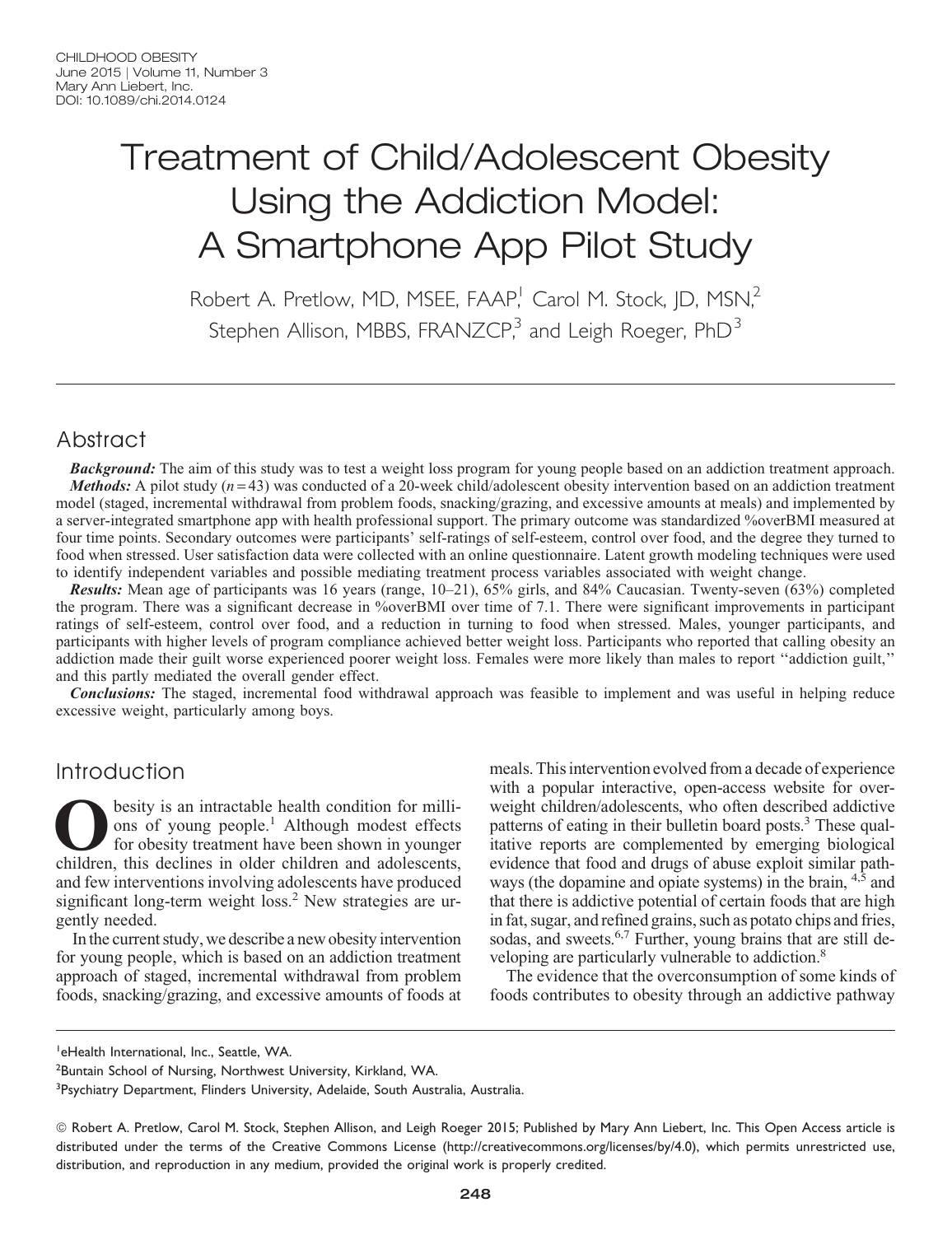raises the possibility of developing interventions based around techniques typically employed in traditional addiction treatments.<sup>9,10</sup> An effective addiction-based obesity intervention, specifically targeted at children/adolescents, therefore has the potential to provide a treatment approach where few effective options exist.

To date, very few addiction-based obesity treatments have been developed either for adults or young people. As far as we are aware, only two other programs (''Overeaters Anonymous'' and ''Energy Up'') have been reported in the literature. Overeaters Anonymous is a group-based program that was created in the 1960s based on the 12-step approach of Alcoholics Anonymous. A recent survey found that approximately 70% of participants reported that they had lost weight since joining the program.<sup>11</sup> The Energy Up program was developed to coach obese female high school students in the avoidance of foods containing flour, sugar, and salt, which were thought to trigger overeating.<sup>12</sup> In an uncontrolled study of Energy Up, good weight loss (mean BMI change of  $-2.3 \text{ kg/m}^2$ ) was achieved, although based on self-reported weights.

The key aim of the present pilot study was to examine weight loss outcomes from an addiction-based treatment method (involving staged food withdrawal) designed for child/adolescent obesity. We also hoped, through a process evaluation, to identify potential moderators of treatment effect as well as to better understand the most appealing and useful elements to children and adolescents of an addiction-based obesity intervention delivered through youthpopular smartphone technology.

# Methods

A pilot study was conducted in a convenience sample of young people who responded to newspaper and radio advertisements in Seattle, Washington, for a ''Smartphone app weight loss study.''

# Procedure

Approval was obtained from the Northwest University Human Subjects Review Board. In total, 76 children and adolescents were screened for eligibility using an online application/questionnaire followed by two telephone interviews. Motivation was assessed by a self-rated 10-item scale, for example, ''How much does being overweight bother you?'' (response format, 1–10), summed to produce a total score (10–100) with higher scores indicating high levels of motivation. Applicants with motivation scores less than 50, or those unwilling to attend group or phone meetings or weigh their foods at meals, were excluded. Forty-three subjects were selected. Informed consent was obtained from a parent or guardian and the child/adolescent.

Each recruited participant was supplied with an iPhone 4S, a wireless Bluetooth body weight scale (Wahoo Fitness Balance Scale; Wahoo Fitness, Atlanta, GA) interfaced to the app, and a digital food scale (ONYX; American Weigh Scales, Inc., Norcross, GA). It was believed that the newer iPhone 5 had no additional features that would have boosted participant compliance and that the iPhone 4S would be less likely to be stolen. Participants were informed that they would be compensated a maximum of \$200, proportional to completion of requirements of the study (daily weigh-ins, daily check-ins regarding their progress, as well as weekly phone meetings and four face-to-face group meetings).

## The Intervention Program

### and Smartphone App Implementation

The addiction approach intervention was implemented by an iPhone app, which was securely integrated with a network server for real-time data access and storage. The 20-week program focused on sequential withdrawal from problem foods, snacking, and excessive food amounts at meals. Participants were asked to weigh themselves daily. Weekly 15-minute phone meetings were conducted between each participant and the mentor (R.P. or C.S.), and four 2- to 4-hour face-to-face group meetings were held. Participants also were sent ''eRoom'' (text) messages from their mentors and were provided with the mentors' contact details (phone/e-mail). The program did not require parental involvement, but support in making the family home "problem food safe," not buying snacks for their child, and helping with weighing food amounts was encouraged.

Problem foods were defined as specific foods for which participants felt that they had cravings, they ate when sad or stressed, they could not resist eating when immediately available, or foods they ate even when not hungry. Participants withdrew from each problem food, one by one, by total abstinence from the food for a minimum of 10 days in a row.

Participants were then asked to eliminate snacking or grazing (nonspecific foods). A snacking abstinence time interval was selected by the app—morning, afternoon, evening, or nighttime. Once the participant had successfully abstained from snacking during the respective time interval for 10 days in a row, the participant then proceeded to abstain from snacking during the next time interval, with the aim of zero snacks during the entire day.

In the final stage of the program, withdrawal from excessive food amounts at home meals was targeted. Each participant created a list of no more than 20 of his or her commonly eaten foods—including foods for breakfast, lunch, and dinner—from which typical serving amounts were weighed and recorded in the app. Once typical amounts of all frequent mealtime foods had been entered, the participant selected a mentor-guided percent to reduce amounts of all logged foods, which the app then computed. At all subsequent meals, participants accessed the current reduced amounts of each food in the app and weighed out and ate only those amounts. If weight loss had not occurred within 4 days, the app queried participants to further reduce all logged food amounts through the percent reduction feature, until weight loss ensued. If weight loss stopped, the app queried the participant to reduce the reduction percent additionally.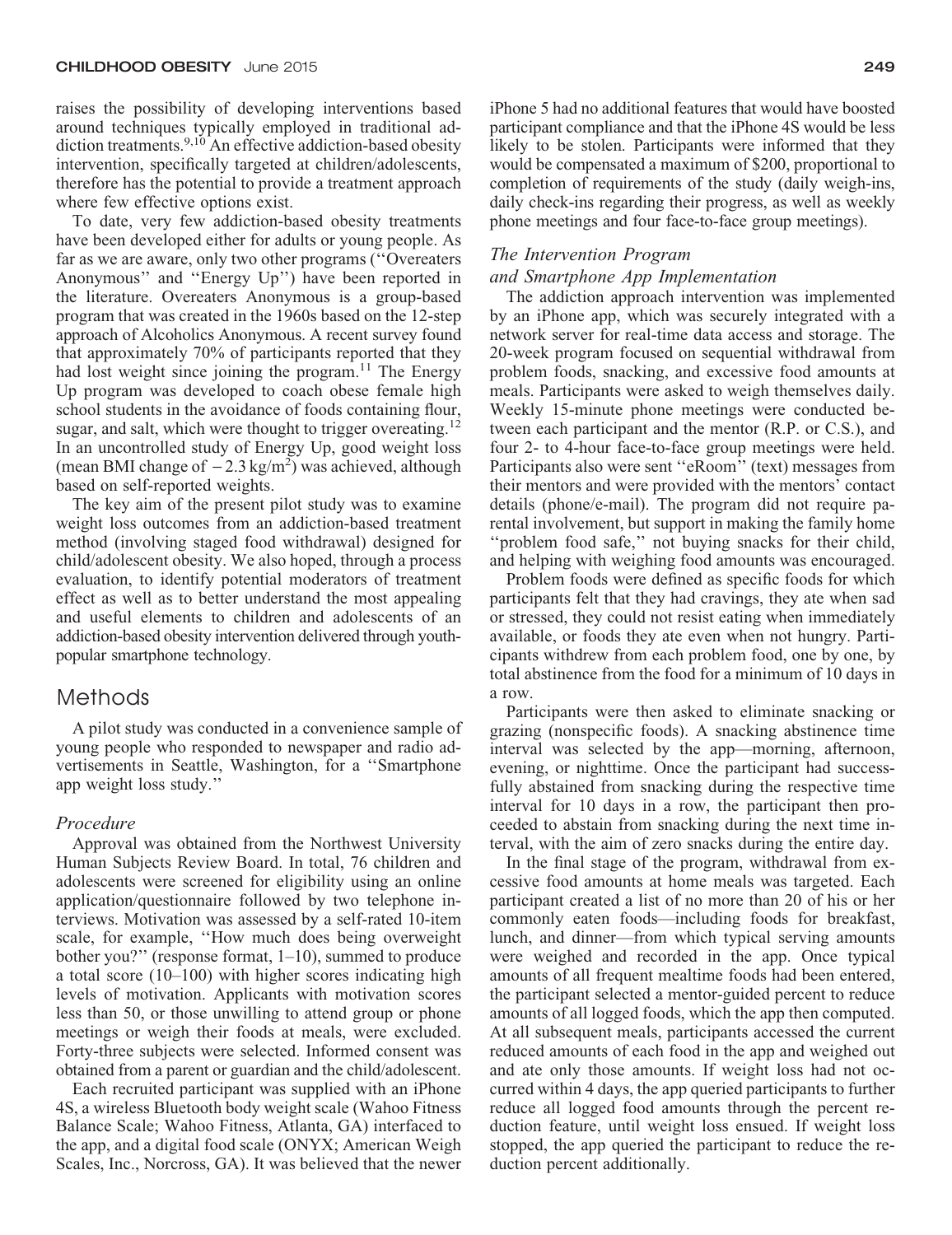Peer support was included in the form of app bulletin boards and assigned ''weight loss buddies'' within the study group (utilizing the app's buddy chat). Buddies were matched according to age, gender, and weight.

To guard against unhealthy weight control strategies, the app's provider platform contained a range-settable alarm to notify the provider by e-mail if too much weight loss occurred for any participant in the daily weigh-ins. Possible binge eating and purging, as a reaction to restrictive eating, was monitored over the course of the intervention by means of the weekly phone meetings. If binge eating or purging were detected and restrictive eating were the cause, food restriction would be relaxed temporarily. If owing to interpersonal difficulties, the participant would be counseled on healthier means to cope with distress, such as journaling life events and feelings or calling a friend or mentor.

Further details on the components of the app are provided in Table 1.

# Data Collection Procedures

Demographic information was collected from the young people at the time of informed consent. Weight and height data were collected by trained senior nursing students during scheduled face-to-face meetings at Northwest University (Kirkland, WA). These occurred at baseline (0 days), 40 days, 90 days and 140 days (program completion). Height was measured using a Health-O-Meter stadiometer (Continental Scale Corp., Bridgeview, IL). Weight was measured on a self-calibrating, 500-pound capacity Fairbanks digital scale. A second Fairbanks scale was used to validate accuracy of the first Fairbanks scale during the weighing process. Participants wore minimal everyday clothing (but not shoes) during the height and weight measurements. Participants also completed an online self-report questionnaire at the beginning and completion of the program.

# Primary and Secondary Outcomes

The primary outcome was %over BMI. Weight and height were used to calculate BMI (kg/m<sup>2</sup>). Percent over-BMI was calculated using the lambda-mu-sigma method<sup>16</sup> based on the CDC 2000 growth curves.<sup>17</sup> Percent overBMI provides a value relative to the 50th percentile BMI for the appropriate age and gender, where positive values are over the 50th percentile and negative values are under the 50th percentile. It is calculated as BMI – BMI at 50th percentile for age and gender/BMI at 50th percentile  $\times$  100. Percent overBMI is readily interpretable,  $^{18}$  is sensitive to changes in BMI throughout the full range of overweight values, and is favored in studies that seek to examine predictors for change that include baseline values as a predictor.<sup>19</sup>

Secondary outcomes were conceptualized as proximal outcomes that were hypothesized to link the program to the primary outcome of longer-term weight loss (see Table 2). Specifically, we hypothesized that better control over food, a reduction in turning to food when stressed, and improved levels of self-esteem would be associated with better levels of longer-term weight loss.

# Program Performance and Satisfaction

Data relating to participant performance through the app was tracked remotely and stored on central servers. Data are reported (see Table 2) on the three key components specific to the underlying addiction model implemented in the intervention: (1) whether participants could identify ''problem foods'' and withdraw from them; (2) whether participants were able to eliminate snacking; and (3) the extent to which participants were able to reduce the amounts of foods consumed at home meals.

Participants also rated the usefulness of the different components of the program for losing weight, the helpfulness of the mentors (C.S. and R.P.), the amount of effort they put into the study, and whether the addiction model approach used in the program had caused their guilt about being overweight to increase. Investigators removed participants from the study owing to noncompliance with program key requirements, specifically repeated absenteeism from phone meetings or group meetings, repeated failure to respond to voicemail or eRoom messages from mentors, or refusal to weigh their foods at meals. Mentors rated participant compliance at the conclusion of the study.

#### Statistical Analysis

Logistic regression was used to identify possible predictors of program completion from a range of independent variables, including gender, age, race, family type, socioeconomic status (SES), and motivation. Changes in the secondary outcomes were assessed using paired-sample t-tests.

Latent growth curve analysis (LGCA) was used to assess the primary outcome of weight loss. The LGCAs were performed using %overBMI calculated at each of the four time points (0, 40, 90, and 120 days) as the observed dependent variables for the 27 participants who completed the program. The analyses presented therefore are per protocol (subjects who completed the program), as opposed to intent to treat. In the LGCA models, the latent intercept variable was centered relative to scores at the first time point (0 days) representing the initial status of the growth curve. The linear slope reflects the growth trajectory across the time points.

Four LGCAs were performed: (1) A null model (no predictors) was estimated to examine the fit of the linear model and to gauge the extent of interindividual differences in initial weight status and weight change over time; (2) a series of LGCA univariate conditional models were performed to identify possible predictors of weight change; and (3) a multivariate model was estimated. Using this multivariate model, a final (4) LGCA analysis was performed to examine whether secondary outcomes or program implementation variables mediated the relationship between independent variables and weight change. $^{20}$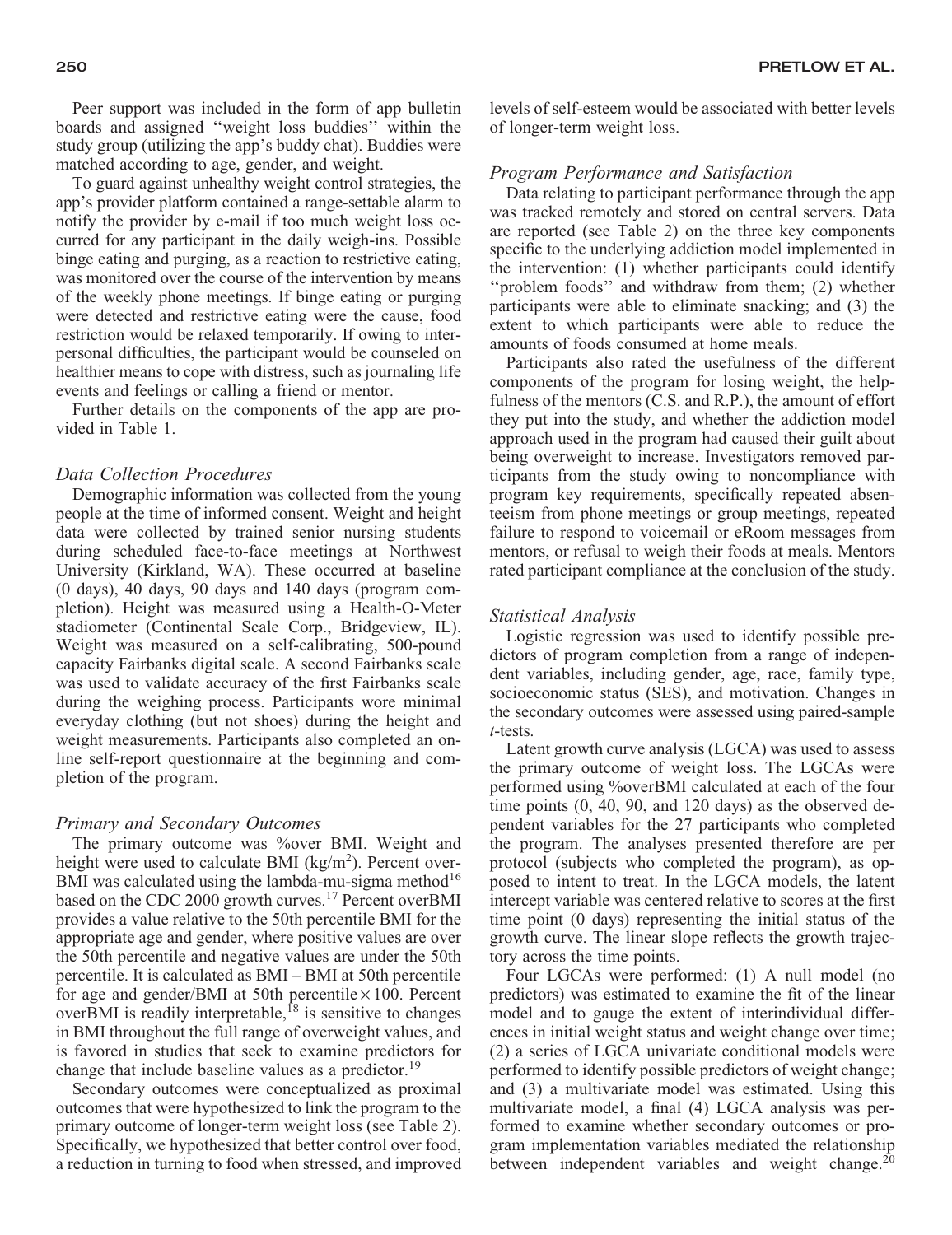|                             | Table 1. Components of the Intervention and App                                                                                                                     |                                                                                                                                                                                                                                                                                                                   |
|-----------------------------|---------------------------------------------------------------------------------------------------------------------------------------------------------------------|-------------------------------------------------------------------------------------------------------------------------------------------------------------------------------------------------------------------------------------------------------------------------------------------------------------------|
| <b>Components</b>           | <b>Why included</b>                                                                                                                                                 | How operationalized in program                                                                                                                                                                                                                                                                                    |
| Progress report (weigh-in)  | Self-monitoring is a key element to most behavioral<br>weight loss programs. Technology may improve<br>self-monitoring adherence. <sup>13-15</sup>                  | Daily weighing with Bluetooth wireless scales; app<br>weigh-in reminders                                                                                                                                                                                                                                          |
| Problem foods control panel | Addressing consumption of certain highly palatable<br>foods is a key element in most behavioral weight<br>loss programs. <sup>13,14</sup>                           | Staged withdrawal from each self-identified problem<br>food by abstinence, one by one, for a period<br>of 10 days or more, until cravings resolve                                                                                                                                                                 |
| Snacking control panel      | Addressing consumption of nonspecific foods eaten<br>between meals (snacking/grazing) is a key element<br>in most behavioral weight loss programs. <sup>13,14</sup> | Staged withdrawal from snacking/grazing by abstinence<br>during progressively increasing time intervals<br>(morning afternoon, evening, nighttime)                                                                                                                                                                |
| Food amounts control panel  | Addressing consumption of excessive mealtime<br>amounts of foods (portion control) is a key element<br>in most behavioral weight loss programs. <sup>13,14</sup>    | Staged withdrawal from excessive amounts by creating<br>a list of no more than 20 frequently eaten mealtime<br>foods from which components are weighed for<br>breakfast, lunch, and dinner. The app gradually<br>reduces weighed amounts in small increments,<br>minimizing withdrawal symptoms ("brain hunger"). |
| My mentor area              | Professional health contact can improve outcomes<br>in obesity treatmen. <sup>13</sup>                                                                              | Weekly scheduled telephone sessions with a health<br>professional; frequent "eRoom" (secure text) messages                                                                                                                                                                                                        |
| Motivation                  | Building motivation in weight loss programs has been<br>shown to improve outcomes. <sup>13</sup>                                                                    | Participants input reasons why they do not like<br>their weight and reasons to be thinner. Information<br>about health risks from being overweight is included<br>in the app.                                                                                                                                     |
| Fun activity jar            | Substitute alternative behaviours for eating. <sup>14</sup>                                                                                                         | In a moment of an urge to snack, participants swipe<br>the jar and an activity idea appears to distract them<br>from eating.                                                                                                                                                                                      |
| Coping skills area          | Coping skill augmentation with problem solving would<br>decrease using food as a coping mechanism. <sup>14</sup>                                                    | Participants list the things that worry them, then<br>develop plans for each.                                                                                                                                                                                                                                     |
| Peer support area           | Online support communities can provide a mechanism<br>for people to help one another to achieve their goals. <sup>15</sup>                                          | The app provided access to the weight2rock.com<br>bulletin boards.                                                                                                                                                                                                                                                |
| Self-esteem area            | Building self-esteem is an established approach<br>to treating obesity. <sup>13</sup>                                                                               | Participants entered their strengths, what they like<br>about how they look, and what others like about them.                                                                                                                                                                                                     |
| Food/emotion diary          | By identifying patterns behind food and emotions,<br>problems with emotional eating can be addressed. <sup>14</sup>                                                 | Participants entered foods eaten at each meal and<br>snacks and indicated how sad versus happy they felt<br>at each meal/snack.                                                                                                                                                                                   |
| My buddy area               | The provision of social support by peers can facilitate<br>behavioral change. <sup>13,15</sup>                                                                      | Participants were matched with "buddies" to chat<br>with during the study.                                                                                                                                                                                                                                        |
| Vicious cycles area         | Overeating may be secondary to depressed mood,<br>and weight gain produces more negative affect. <sup>13</sup>                                                      | Participants select vicious cycles to which they relate<br>and type plans to break the cycle at any point.                                                                                                                                                                                                        |

Model fit was evaluated drawing from structural equation modeling recommendations specifically developed for  $LGCA.<sup>21</sup>$ 

Descriptive statistics and logistic regression analyses were conducted using Stata software (version 12; Stata-Corp LP, College Station, TX). LGCAs were performed in MPlus 7.2 using the wide format approach with the maximum likelihood estimator.<sup>22</sup>

# **Results**

A total of 43 children/adolescents entered the study with a mean age of 16.0 years. The majority of participants were girls (65%) and of white ethnicity (83.7%). Approximately two thirds (62.8%) were overweight/obese (85th–98th BMI percentile) and one third (37.2%) were severely obese ( > 98th BMI percentile; see Table 3).

## Program Attrition

Of 43 participants entering the study, 27 (62.7%) completed. The 16 participants who did not complete were either removed by investigators for noncompliance (8 participants), voluntarily withdrew (7 participants), or moved (1 participant). In logistic regression analyses, no statistically significant predictors of attrition were found across a range of independent variables,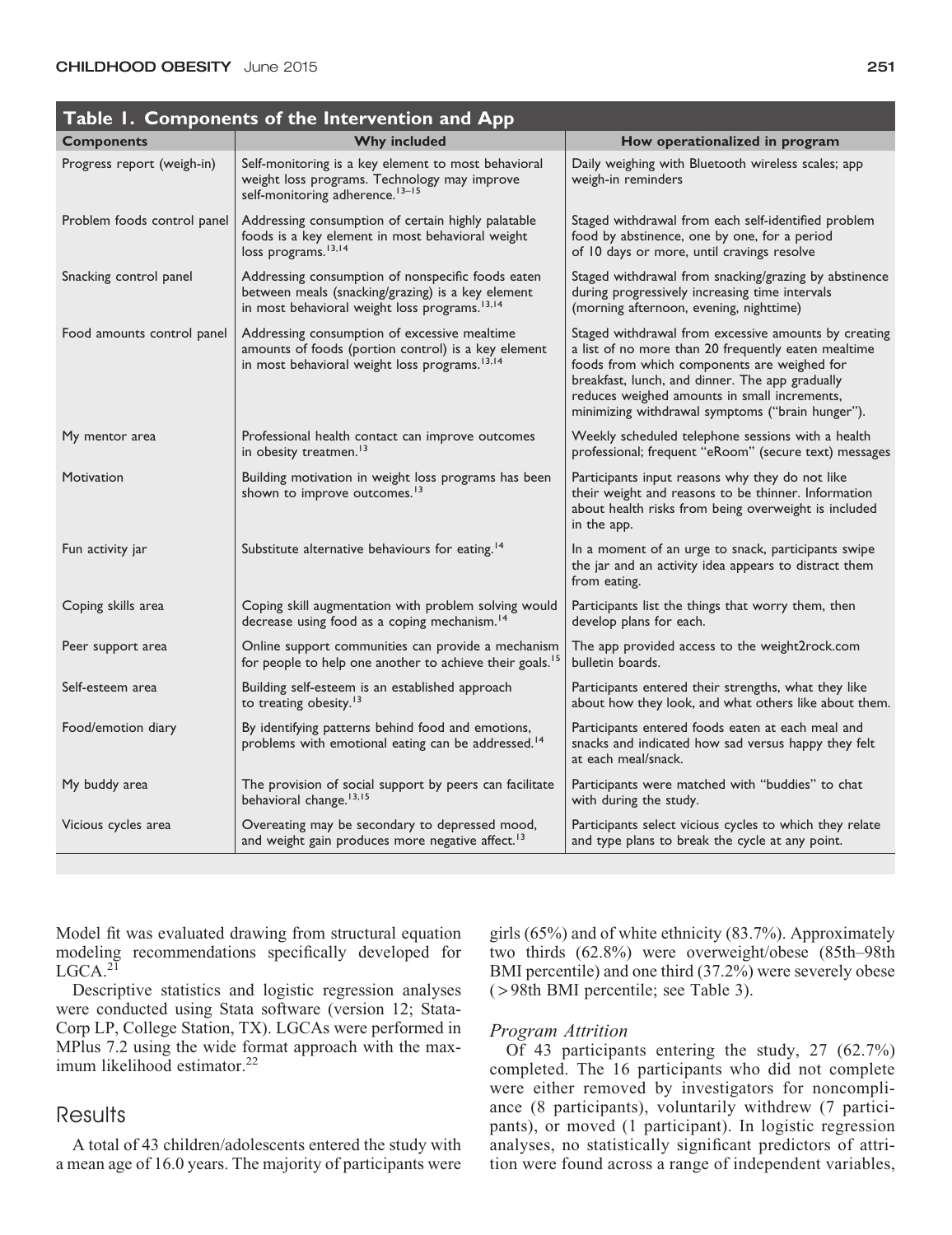| Table 2. Program Implementation, Satisfaction, and Outcome Variables |                                                                                                                                                                                                |                                                                              |  |  |
|----------------------------------------------------------------------|------------------------------------------------------------------------------------------------------------------------------------------------------------------------------------------------|------------------------------------------------------------------------------|--|--|
| <b>Variables</b>                                                     | <b>Description</b>                                                                                                                                                                             | Coded                                                                        |  |  |
| Program implementation and satisfaction                              |                                                                                                                                                                                                |                                                                              |  |  |
| Problem foods                                                        | Identify problem foods.                                                                                                                                                                        | Number of problem foods identified and withdrawn<br>from                     |  |  |
| Snacking                                                             | Participant report of snacking                                                                                                                                                                 | Frequency of snacks per day at start of study compared<br>to end             |  |  |
| Amounts of foods at home<br>meals                                    | Reduction percent of home meal foods at start<br>of study compared to end                                                                                                                      | Amounts (weights) of home meal foods consumed<br>at start vs. end            |  |  |
| Addiction guilt                                                      | Does calling overweight/obesity an addiction affect<br>your guilt or self-blame about your weight? (response<br>options: "Makes it worse"; "Makes it better";<br>"No difference")              | $0$ = makes it better/no difference: $1$ = makes it worse                    |  |  |
| Effort                                                               | Participants' rating of how much effort they put into<br>the study?                                                                                                                            | $l = not$ much to $5 = a$ lot                                                |  |  |
| Satisfaction with app                                                | For each component (and overall), participants were<br>asked to rate how helpful the app was for losing<br>weight.                                                                             | $l = not$ much to $5 = a$ lot                                                |  |  |
| Satisfaction with mentor                                             | Participant rating of the helpfulness of mentors<br>(R.P. and C.S.)                                                                                                                            | $l = not$ much to $5 = a$ lot                                                |  |  |
| Mentor rating of compliance                                          | Mentor rating of participant compliance with program                                                                                                                                           | $1 =$ very poor to $5 =$ very good                                           |  |  |
| Outcome variables                                                    |                                                                                                                                                                                                |                                                                              |  |  |
| Primary                                                              |                                                                                                                                                                                                |                                                                              |  |  |
| <b>%overBMI</b>                                                      | A value relative to the 50th percentile standardized<br>BMI. Positive values are over the 50th percentile<br>and negative values are under the 50th percentile.                                | BMI - BMI at 50th% for age and gender/BMI<br>at 50th percentile $\times$ 100 |  |  |
| Secondary                                                            |                                                                                                                                                                                                |                                                                              |  |  |
| Control                                                              | Before you started the study, how much were you able<br>to control your eating? How much are you able to<br>control your eating now, at the end? (rated $l = not$<br>much to $5 = a$ lot)      | Difference between before and after ratings                                  |  |  |
| Self-esteem                                                          | Rate your self-esteem at the beginning of this study?<br>Rate your self-esteem now, at the end of this study?<br>(rated $l =$ really bad to $5 =$ really good)                                 | Difference between before and after ratings                                  |  |  |
| <b>Stress</b>                                                        | How much were you turning to food when upset or<br>stressed at beginning of study? How much are you<br>turning to food when upset or stressed now? (rated<br>$l = not at all to 5 = the most)$ | Difference between before and after ratings                                  |  |  |

including gender, age, race, family type, SES, or baseline motivation.

# Problem Foods, Snacking, and Meal Amounts Withdrawal

The majority (25 of 27; 89%) of participants who completed the program were able to identify one or more specific problem foods. Of the 25 subjects who could identify one or more problem foods, only 1 participant was unable to successfully withdraw (cravings resolved) from at least one problem food. Two participants claimed to have no specific problem foods for which they had cravings or particular difficulty resisting. Thus, they immediately proceeded to withdrawal from snacking (nonspecific foods), followed by withdrawal from excessive amounts at home meals.

The majority (70%) of participants completely eliminated snacking, whereas 30% reduced (but did not completely eliminate) the frequency of snacking. This was accomplished by distractions (e.g., fun activities), avoidance of triggers (e.g., prevention of boredom or avoiding the kitchen), and keeping their hands busy while watching television.

Nearly all (26 of 27: 96%) participants reduced the weighed amounts of foods consumed at home meals, on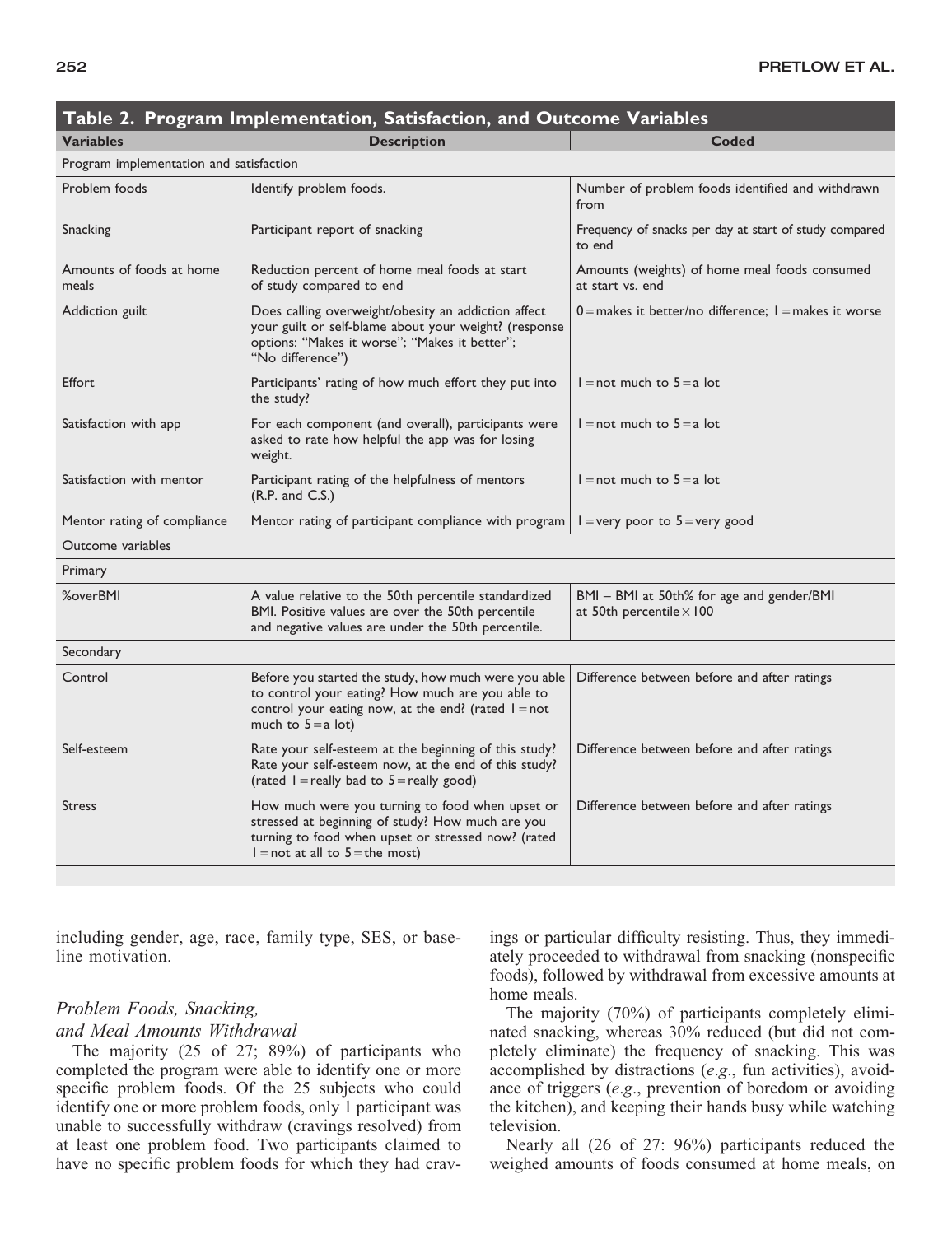| <b>Table 3. Baseline Characteristics</b> |                                  |                                    |                   |  |  |
|------------------------------------------|----------------------------------|------------------------------------|-------------------|--|--|
| <b>Characteristics</b>                   | <b>Male</b><br>$(N=15)$<br>N (%) | <b>Female</b><br>$(N=28)$<br>N (%) | Total<br>$(N=43)$ |  |  |
| Age                                      |                                  |                                    |                   |  |  |
| $10 - 14$                                | 7(46.7)                          | 11(39.3)                           | 18(41.9)          |  |  |
| $15 - 17$                                | 5(33.3)                          | 10(35.7)                           | 15 (34.9)         |  |  |
| $18 - 21$                                | 3(20.0)                          | 7(25.0)                            | 10(23.3)          |  |  |
| Mean (SD)                                | 15.7 (0.76)                      | 16.1(0.53)                         | 16.0(0.43)        |  |  |
| Race                                     |                                  |                                    |                   |  |  |
| Caucasian                                | 13 (86.6)                        | 23(82.1)                           | 36 (83.7)         |  |  |
| <b>Black</b>                             | 2(13.3)                          | 2(7.1)                             | 4(9.3)            |  |  |
| Latino                                   | 0(0.0)                           | 2(7.1)                             | 2(4.7)            |  |  |
| Asian                                    | 0(0.0)                           | 1(3.6)                             | 1(2.3)            |  |  |
| Family type                              |                                  |                                    |                   |  |  |
| Living with both<br>parents              | 9(60.0)                          | 12(43.0)                           | 21 (49.0)         |  |  |
| Single or step family                    | 6(40.0)                          | 16 (57.0)                          | 22(51.0)          |  |  |
| Socioeconomic status                     |                                  |                                    |                   |  |  |
| Low                                      | 6(40.0)                          | 13(46.0)                           | 19 (44.0)         |  |  |
| Middle/high                              | 9(60.0)                          | 15 (54.0)                          | 24 (56.0)         |  |  |
| Absent from school,<br>days              |                                  |                                    |                   |  |  |
| $0 - 2$                                  | 8(53.3)                          | 16(57.1)                           | 24 (55.8)         |  |  |
| >2                                       | 7(46.7)                          | 12 (42.9)                          | 19 (44.2)         |  |  |
| Mean (SD)                                | 2.9(0.93)                        | 3.6(0.68)                          | 3.9(0.53)         |  |  |
| Motivation                               |                                  |                                    |                   |  |  |
| Low                                      | 6(40.0)                          | 7(25.0)                            | 13(30.2)          |  |  |
| Medium                                   | 5(33.3)                          | 10(35.7)                           | 15 (34.9)         |  |  |
| <b>High</b>                              | 4(26.7)                          | 11(39.3)                           | 15 (34.9)         |  |  |
| Mean (SD)                                | 87.8 (2.2)                       | 88.3 (1.5)                         | 88.1 (1.2)        |  |  |
| BMI (percentile)                         |                                  |                                    |                   |  |  |
| Overweight/obese<br>(85th-98th)          | 5(33.3)                          | 22 (78.6)                          | 27 (62.8)         |  |  |
| Severe obesity<br>( > 98th)              | 10(66.7)                         | 6(21.4)                            | 16(37.2)          |  |  |
| Mean BMI<br>percentile (SD)              | 0.99(0.00)                       | 0.98(0.00)                         | 0.98(0.00)        |  |  |
| Percent over BMI<br>(mean, SD)           | 90.1 (10.8)                      | 70.5 (3.7)                         | 77.4 (4.6)        |  |  |

SD, standard deviation.

average, to 51.1% of starting amounts. When their amounts reached a level of roughly 50–60% of starting amounts, approximately one fourth (27%) of participants admitted to sometimes consuming additional food once they had consumed their weighed amounts at a meal.

With a few notable exceptions, withdrawal from problem foods and snacking was associated with minimal withdrawal symptoms. However, withdrawal from excessive food amounts at meals was associated with significant withdrawal symptoms consisting of nagging urges, agitation, even anger, but rarely physical hunger (stomach growling, emptiness). Nevertheless, participants interpreted food withdrawal symptoms as ''hunger.''

## Program Satisfaction

Average satisfaction rating of the program overall was 3.11 (1 = not very helpful to  $5 = \text{very helpful}$ ) with the components relating to daily weighing, problem food control, food amounts, snacking control, and mentor support receiving the highest endorsement (see Table 4). Approximately half (48.1%) of participants indicated that calling obesity an addiction made their guilt about their weight worse. There was a substantial gender difference  $(\chi^2(3) = 7.42; p < 0.01)$  with respect to "addiction guilt," with 66.7% (12 of 18) of females indicating that their guilt was worse compared to only 11.1% (1 of 9) of male participants.

## Primary and Secondary Outcomes

Average weight in kilograms (kg) of the 27 participants who completed the program at baseline and at program completion was: males (113.7:108.7 kg) and females (92.1:91.3 kg). Expressed as %overBMI: males (95.9:82.6 %overBMI) and females (70.9:67.1 %overBMI). Figure 2 plots initial and program completion %overBMI for each of the 27 subjects. The figure highlights the considerable variability between participants, both with respect to their initial weights and weight change.

A null LGCA model (no predictors) was estimated to examine whether the pattern of %overBMI change was adequately represented as a linear function (Table 5). Fit indices indicated a very good fit for this linear model  $(\chi^2(6) = 4.72; p = 0.58;$  root mean square error of approximation  $[RMSEA] < 0.01$ ; comparative fit index  $[CFI] = 1.0$ ; Tucker-Lewis index  $[TLI] = 1.0$ . In the null model, the average score of %overBMI at intercept (baseline) was significant (unstandardized estimate = 79.02;  $p < 0.01$ ). There was a statistically significant (unstandardized estimate  $=-0.051$ ;  $p < 0.01$ ) decrease in %overBMI from baseline to program completion of 7.14 (140 days at 0.051 per day).

The residual variances of the intercept (unstandardized estimate =  $1061.46$ ;  $p < 0.01$ ) and slope (unstandardized estimate =  $0.004$ ;  $p < 0.01$ ) for %overBMI showed statistically significant interindividual differences, both in initial weight status and in change over time. The negative residual covariance between intercept and slope for %over-BMI suggests that higher %overBMI at baseline was associated with higher levels of weight loss, but this was not statistically significant (unstandardized estimate  $= -0.35$ ;  $p = 0.41$ ).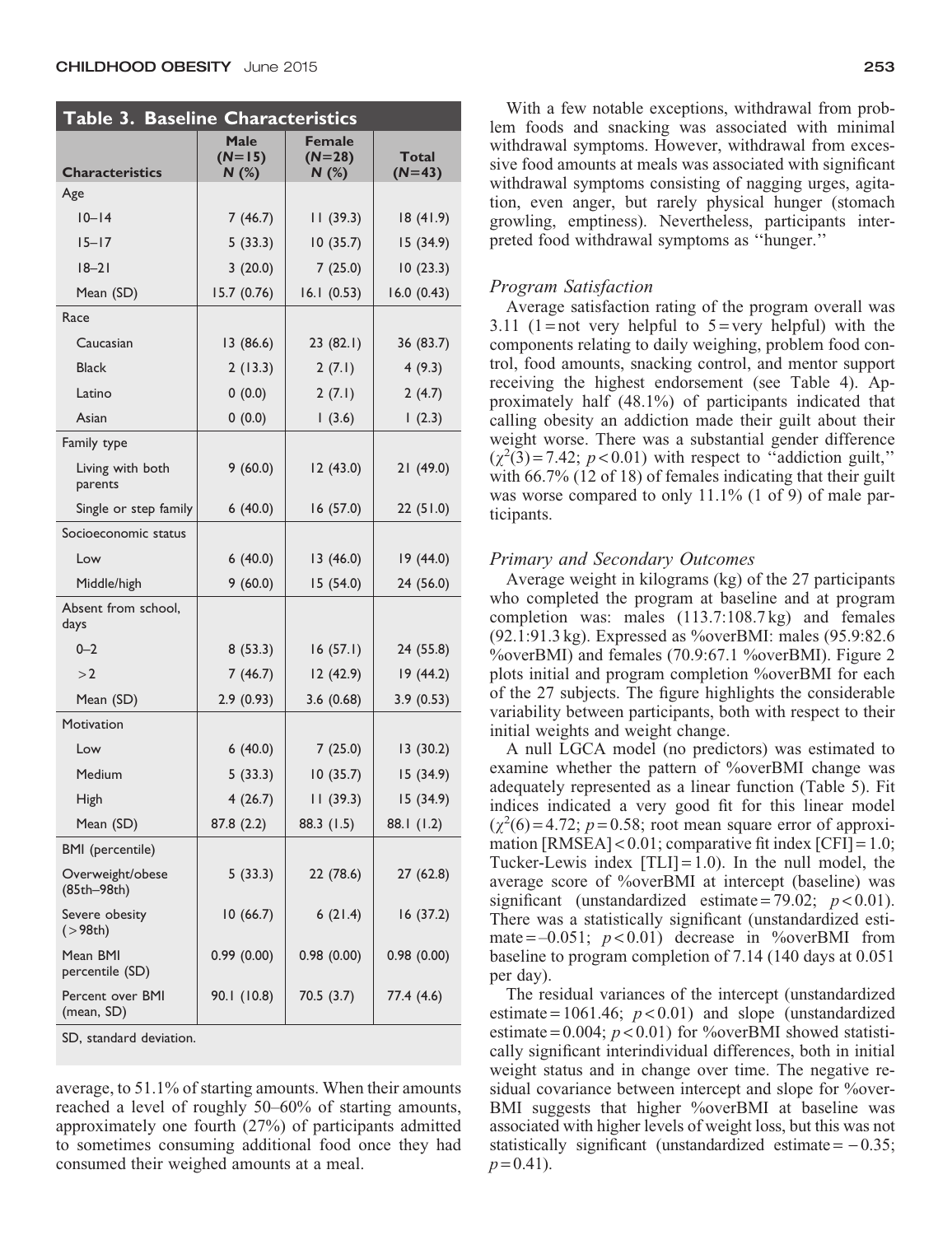| Table 4. Program Implementation and Satisfaction        |                           |                              |                             |
|---------------------------------------------------------|---------------------------|------------------------------|-----------------------------|
|                                                         | Male $(N=9)$<br>Mean (SE) | Female $(N=18)$<br>Mean (SE) | Total $(N=27)$<br>Mean (SE) |
| Helpfulness of app areas <sup>a</sup>                   |                           |                              |                             |
| Progress report (weigh-in)                              | 3.11(0.48)                | 3.89(0.25)                   | 3.63(0.24)                  |
| Problem food panel                                      | 3.38(0.56)                | 3.67(0.27)                   | 3.58(0.25)                  |
| Food amount panel                                       | 3.67(0.41)                | 3.33(0.23)                   | 3.44(0.20)                  |
| Snacking control panel                                  | 3.00(0.47)                | 3.38(0.33)                   | 3.24(0.27)                  |
| My mentor area                                          | 2.56(0.47)                | 3.39(0.27)                   | 3.11(0.27)                  |
| Fun activity jar                                        | 2.56(0.47)                | 2.89(0.38)                   | 2.78(0.29)                  |
| Coping skills area                                      | 1.89(0.35)                | 2.83(0.24)                   | 2.52(0.21)                  |
| Peer support area                                       | 1.89(0.39)                | 2.83(0.31)                   | 2.52(0.25)                  |
| Self-esteem area                                        | 1.89(0.31)                | 2.67(0.34)                   | 2.41(0.26)                  |
| Food/emotion diary                                      | 1.78(0.43)                | 2.50(0.32)                   | 2.26(0.26)                  |
| My buddy area                                           | 1.11(0.11)                | 2.50(0.34)                   | 2.04(0.26)                  |
| Vicious cycles area                                     | 1.89(0.26)                | 1.94(0.29)                   | 1.93(0.21)                  |
| App overall                                             | 3.00(0.24)                | 3.17(0.20)                   | 3.11(0.15)                  |
| Satisfaction with mentor (C.S.) <sup>a</sup>            | 3.11(0.31)                | 3.94(0.21)                   | 3.67(0.18)                  |
| Satisfaction with mentor (R.P.) <sup>a</sup>            | 2.89(0.35)                | 3.39(0.24)                   | 3.22(0.20)                  |
| Participant rating of their effort <sup>a</sup>         | 2.78(0.32)                | 3.61(0.22)                   | 3.33(0.19)                  |
| Mentor rating of compliance <sup>a</sup>                | 3.56(0.41)                | 2.94(0.24)                   | 3.15(0.21)                  |
|                                                         | $N$ (%)                   | N(%)                         | N(%)                        |
| Does calling obesity an addiction<br>affect your guilt? |                           |                              |                             |
| Makes it worse                                          | 1(11.1)                   | 12(66.7)                     | 13(48.2)                    |
| No difference                                           | 7(77.8)                   | 5(27.8)                      | 12(44.4)                    |
| Makes its better                                        | 1(11.1)                   | 1(5.6)                       | 2(7.4)                      |

<sup>a</sup>Rated on a 1- to 5-point scale.

SE, standard error.

Participants reported positive improvements across secondary outcomes. Participants reported that they were better able to control their eating  $(t(26) = 13.45; p < 0.01)$  after the program (mean  $= 4.07$ ; standard error  $[SE] = 0.09$ ), compared to at the beginning of the program (mean =  $2.11$ ; SE = 0.14). Self-esteem improved  $(t(26) = 3.41; p < 0.01)$ from baseline (mean =  $2.78$ ; SE = 0.19) to program completion (mean =  $3.59$ ; SE = 0.17). Participants were less likely to turn to food when stressed  $(t(26) = -6.53; p < 0.01)$ from baseline (mean =  $1.93$ ; SE = 0.18), compared to program completion (mean =  $3.22$ ; SE =  $0.22$ ).

# Predictors of Weight Change

A series of univariate conditional LGCA models were estimated to test for an interaction effect between weight at initial status and trajectory on independent variables, secondary outcomes, and treatment implementation variables. The results from these models are shown in Table 5 (predictors of weight change panel). The results indicated a statistically significant gender difference (standardized estimate =  $-0.39$ ;  $p = 0.02$ ) at initial status, with males recording higher levels of %overBMI at baseline, compared with females. Males (standardized estimate =  $0.71$ ;  $p < 0.01$ ) and younger (standardized estimate =  $0.42$ ;  $p = 0.04$ ) participants achieved better levels of weight change, compared to females and older participants.

Participants who reported that the addiction model did not affect their guilt about their weight (standardized estimate =  $0.59$ ;  $p < 0.01$ ) and those rated with high program compliance by their mentor (standardized estimate  $= 0.68$ ;  $p < 0.01$ ) achieved better levels of weight loss, compared to participants who reported addiction guilt or were rated with poorer levels of compliance.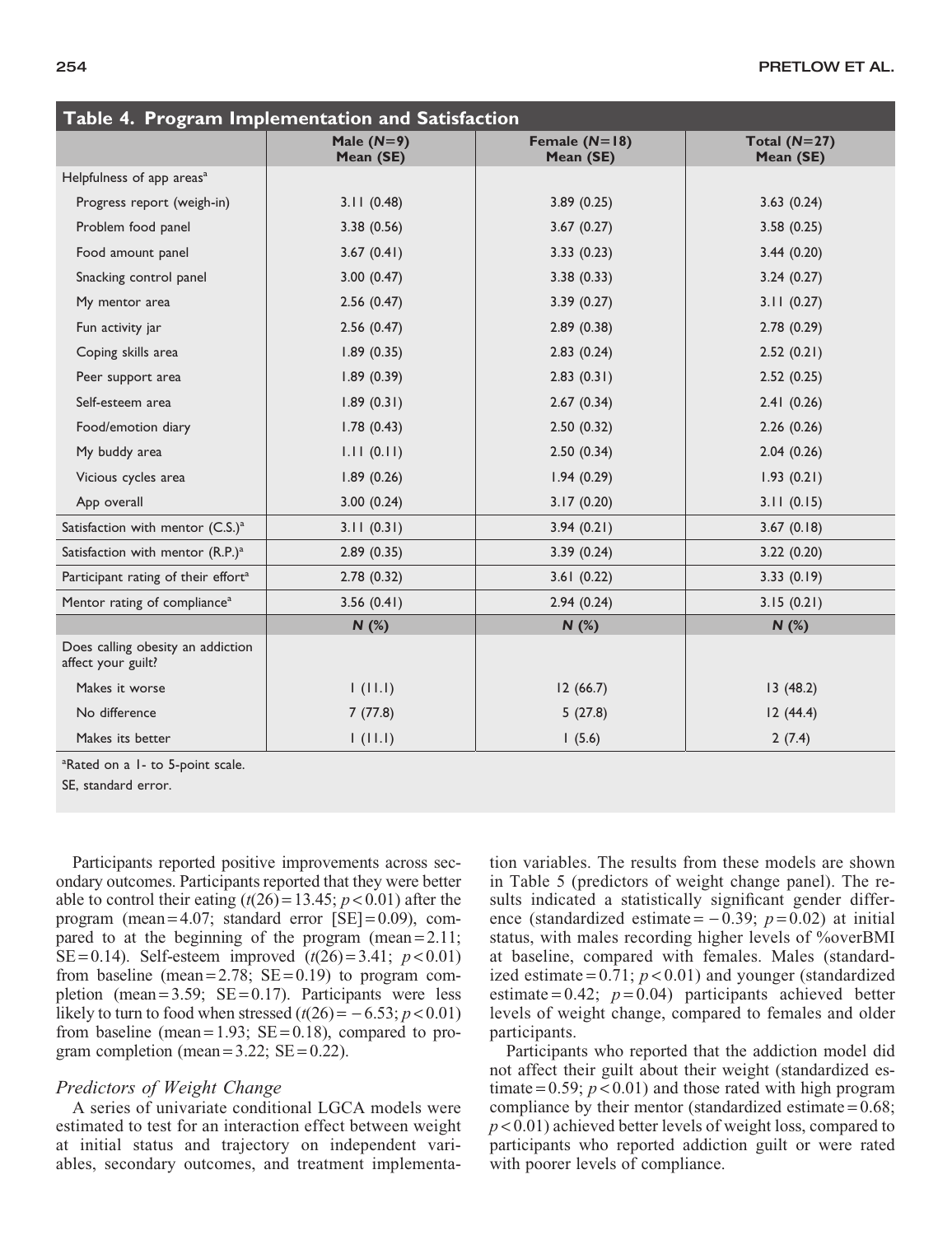

Figure 1. Screen shot of front app page.

# Final Model of Weight Change and Mediation Test

Results from the univariate analyses indicated that gender, age, addiction guilt, and program compliance were associated with weight change. A model with these variables entered simultaneously was estimated (Table 5, final model). This model provided an acceptable fit to the data:  $(\chi^2(22) = 35.7)$ ;  $p = 0.03$ ; RMSEA = 0.15; CFI = 0.96; TLI = 0.96).

A mediation analysis was performed to test whether the effect of the independent variables (gender and age) was mediated through the program implementation variables of addiction guilt and program compliance. Bivariate analyses indicated nonsignificant associations between age and the two program implementation variables (addiction guilt/program compliance) as well as a nonsignificant association between gender and program compliance. Consequently, these three possible mediation effects were not pursued. There was, however, a significant relationship between gender and addiction guilt. Sixty-seven percent of females, but only 11% of males, reported that calling obesity an addiction made their guilt worse.

The possibility that addiction guilt (a treatment implementation variable) mediated the gender effect was formally tested in a separate analysis, and the indirect effect of gender through addiction guilt was found to be

# Discussion

The present study examined weight loss outcomes and conducted a process evaluation on an addiction modelbased obesity intervention that utilized staged, incremental withdrawal from problem foods, snacking, and excessive portion sizes at home meals. We found that the majority of participants were able to identify specific problem foods, eliminate urges by withdrawal from these specific problem foods, eliminate or at least reduce the frequency of snacking (nonspecific foods), and reduce the weighed amounts of foods consumed at meals. Withdrawal from problem foods and snacking were not associated with significant withdrawal symptoms. However, significant withdrawal symptoms were observed with food amounts withdrawal, which mimicked symptoms described anecdotally in case studies. $2<sup>3</sup>$ 

Consuming more than their weighed amounts at meals by some participants, once their food amounts had reached a substantial reduction level, may represent self-compensation for food withdrawal symptoms. Detecting and managing such withdrawal symptoms (e.g., using distractions) and convincing participants that the withdrawal symptoms would soon abate may help prevent this undermining of the food-weighing process.

Incorporating relapse prevention/reinforcing the importance of sustained abstinence from snacking in the intervention would have potential benefits as well. Zero snacking greatly simplifies reducing amounts at meals by avoiding the ''seesaw'' effect of snacking as selfcompensation when reducing food amounts. Future research is required to examine whether it is possible to identify individuals for whom the zero-snacking approach is most efficacious or for whom it is not suitable.

On the basis of our results, we believe that the approach of staged, incremental withdrawal from hyperpalatable foods, nonspecific snacking, and excessive amounts at meals is feasible to undertake when supported by a health professional. The elements of the program reported by participants as most useful for losing weight were selfmonitoring of weight, food portion and snacking control, and, finally, mentor (health professional) support. Contrary to our expectations, participant engagement was minimal in the app's areas of peer support (buddy chat and bulletin boards), building self-esteem, keeping a food-emotion diary, and addressing vicious cycles. Participants reported that they were not comfortable interacting with another participant whom they did not know, particularly in regard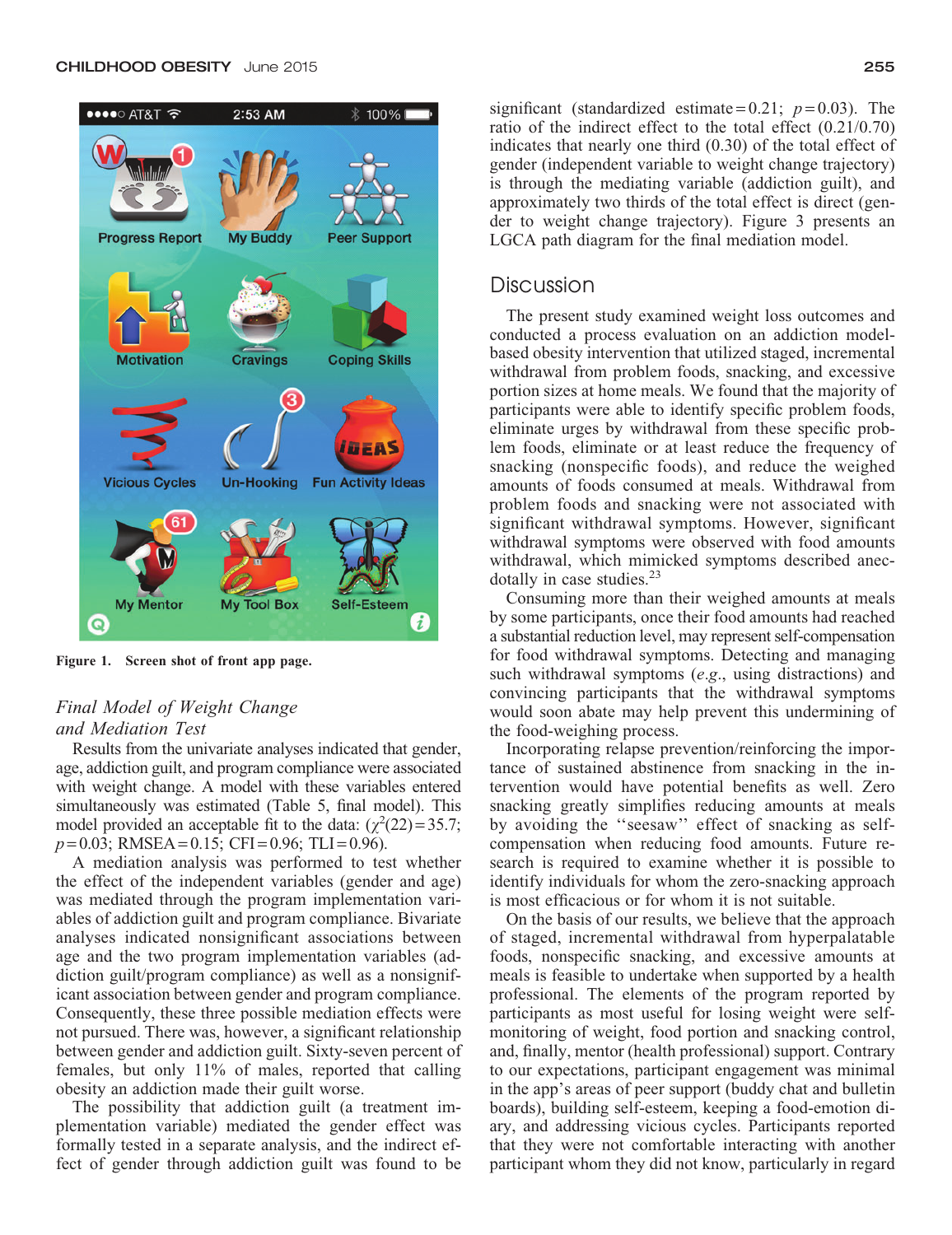

Figure 2. Weight change %overBMI.

to their weight. Planned interactions between participants at group meetings failed to improve app peer support utilization.

Overall, approximately two thirds of participants completed the 20-week program. This is consistent with a figure commonly reported in the literature for attrition from pediatric weight loss programs.<sup>24</sup> On average, weight loss was in the order of 7.1 %overBMI from baseline to program completion. There were considerable interindividual differences between participants at baseline and in terms of weight loss. Younger participants and males achieved better weight loss than older participants and females.

Our age-related finding is consistent with the literature that the effectiveness of pediatric obesity treatment is modest in younger children and declines in older children and adolescents.<sup>2</sup> In the adolescent weight loss literature, few gender differences in outcomes have been reported with regard to food interventions.<sup>2</sup>

The addiction model intervention works best when motivation is high, given that some degree of withdrawal symptoms must be tolerated, at least briefly. As in nearly all weight loss programs, motivating participants was challenging, even after participants had been selected on the basis of self-reported high levels of motivation. For the adolescents, the use of technology (iPhone and digital scales) along with financial compensation may have contributed, at least initially, to their willingness to take part in the study. In this respect, the context for the intervention will differ from typical addiction or obesity treatment provided in routine clinical settings, where expensive technologies and financial assistance are unable to be provided. It should also be acknowledged that participants returned their iPhones and digital scales on program completion and, as a result, motivation to continue using the techniques learned in the program may wane. Further research is needed to determine the best methods for inspiring youth to engage in the food withdrawal process. Our findings, that at the completion of the program participants felt that they had better control over food, a reduction in turning to food when stressed, and improved levels of self-esteem, are encouraging. Longer follow-up, however, is required to examine whether this translates to sustained weight loss.

Constructs such as ''moderation'' and ''healthy eating'' were felt to be too vague as both short- and long-term goals for this group, who had great difficulty with temptation (e.g., deciding what and how much to take). Rather, a quantitative approach of adhering to specific amounts and zero snacking is more achievable.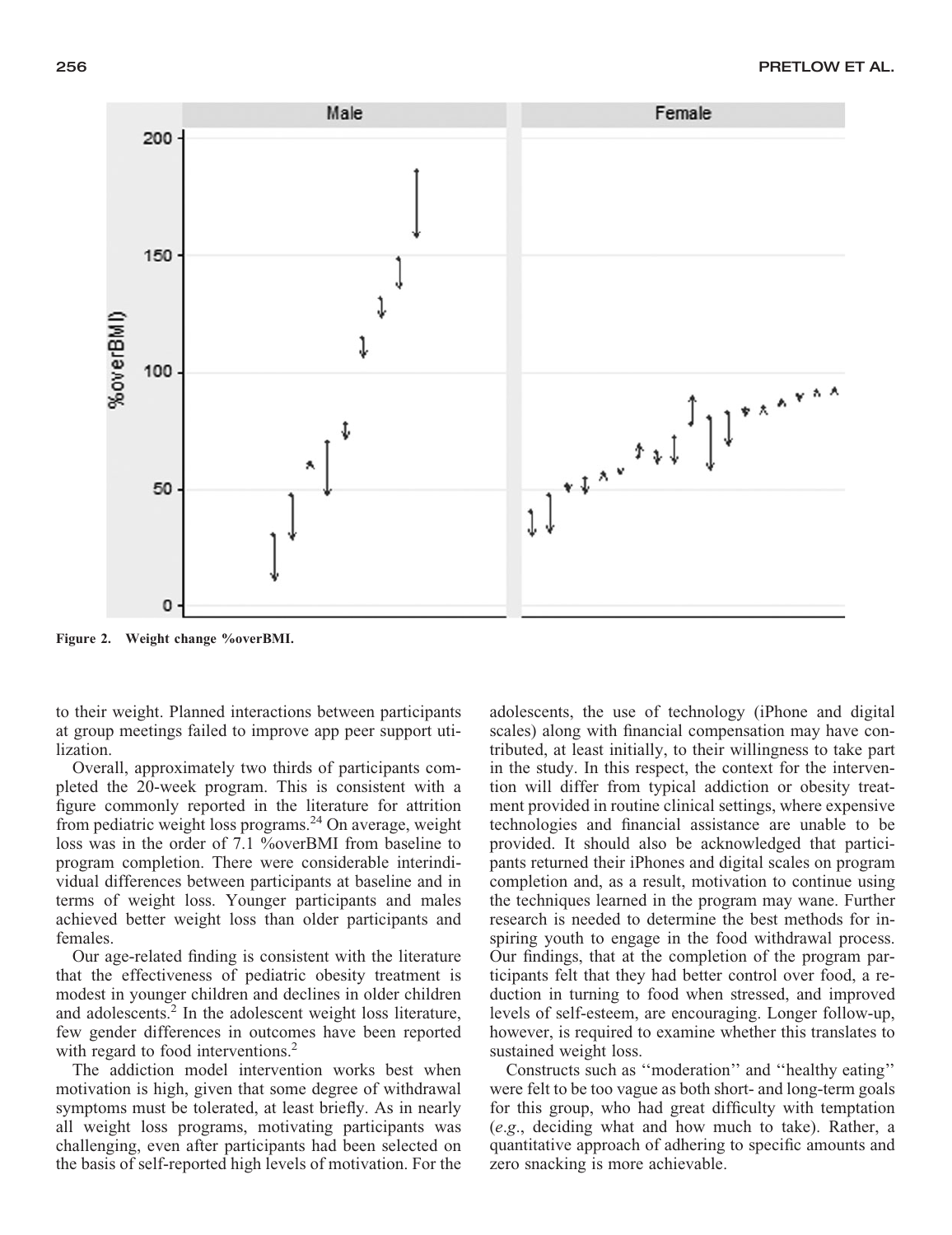# CHILDHOOD OBESITY June 2015 257

| Table 5. LGCAs of %overBMI               |                 |           |         |            |  |
|------------------------------------------|-----------------|-----------|---------|------------|--|
|                                          | <b>Estimate</b> | <b>SE</b> | Est/SE  | P value    |  |
| Null model <sup>a</sup>                  |                 |           |         |            |  |
| Intercept                                | 79.02           | 6.27      | 12.60   | < 0.01     |  |
| Slope                                    | $-0.051$        | 0.013     | $-3.94$ | < 0.01     |  |
| Residual var-intercept                   | 1061.46         | 289.14    | 3.67    | < 0.01     |  |
| Residual var-slope                       | 0.004           | 0.001     | 2.77    | < 0.01     |  |
| Cov-intercept and slope                  | $-0.35$         | 0.43      | $-0.82$ | 0.41       |  |
| Predictors of weight change <sup>b</sup> |                 |           |         |            |  |
| Gender-intercept                         | $-0.39$         | 0.16      | $-2.36$ | 0.02       |  |
| Gender-slope                             | 0.71            | 0.13      | 5.32    | $10.0 - 5$ |  |
| Age-slope                                | 0.42            | 0.20      | 2.08    | 0.04       |  |
| Race-slope                               | 0.10            | 0.23      | 0.42    | 0.68       |  |
| Family type-slope                        | 0.08            | 0.21      | 0.36    | 0.72       |  |
| Socioeconomic status-slope               | $-0.10$         | 0.19      | $-0.51$ | 0.61       |  |
| Absent from school-slope                 | 0.25            | 0.21      | 1.19    | 0.23       |  |
| Motivation at baseline-slope             | 0.22            | 0.24      | 0.90    | 0.37       |  |
| Control overeating-slope                 | $-0.15$         | 0.21      | $-0.68$ | 0.50       |  |
| Self-esteem-slope                        | $-0.31$         | 0.20      | $-1.56$ | 0.12       |  |
| Stress-slope                             | $-0.20$         | 0.21      | $-0.95$ | 0.34       |  |
| Helpfulness of mentor (B.P.)-slope       | 0.20            | 0.22      | 0.92    | 0.36       |  |
| Helpfulness of mentor (C.S.)-slope       | $-0.02$         | 0.22      | $-0.07$ | 0.94       |  |
| Effort-slope                             | 0.33            | 0.20      | 1.64    | 0.10       |  |
| Addiction guilt-slope                    | 0.59            | 0.15      | 4.07    | < 0.01     |  |
| Compliance with program-slope            | $-0.68$         | 0.12      | $-5.71$ | 10.01      |  |
| Final model <sup>b</sup>                 |                 |           |         |            |  |
| Gender-intercept                         | $-0.39$         | 0.16      | $-2.36$ | 0.02       |  |
| Gender-slope                             | 0.42            | 0.17      | 2.41    | 0.02       |  |
| Age-slope                                | 0.29            | 0.17      | 1.75    | 0.08       |  |
| Addiction guilt-slope                    | 0.35            | 0.16      | 2.19    | 0.03       |  |
| Compliance with program-slope            | $-0.51$         | 0.17      | $-2.95$ | 10.0 <     |  |
| Addiction on gender                      | 0.52            | 0.14      | 3.76    | 10.0 <     |  |
| Mediation test <sup>b</sup>              |                 |           |         |            |  |
| Total                                    | 0.70            | 0.13      | 5.59    | 10.0 <     |  |
| Indirect                                 | 0.21            | 0.10      | 2.16    | 0.03       |  |
| Direct (slope to gender)                 | 0.48            | 0.16      | 2.96    | 10.0 <     |  |

a Unstandardized estimates.

b Standardized estimates.

LGCA, latent growth curve analysis; SE, standard error; Est, estimated; var, variance; Cov, covariance.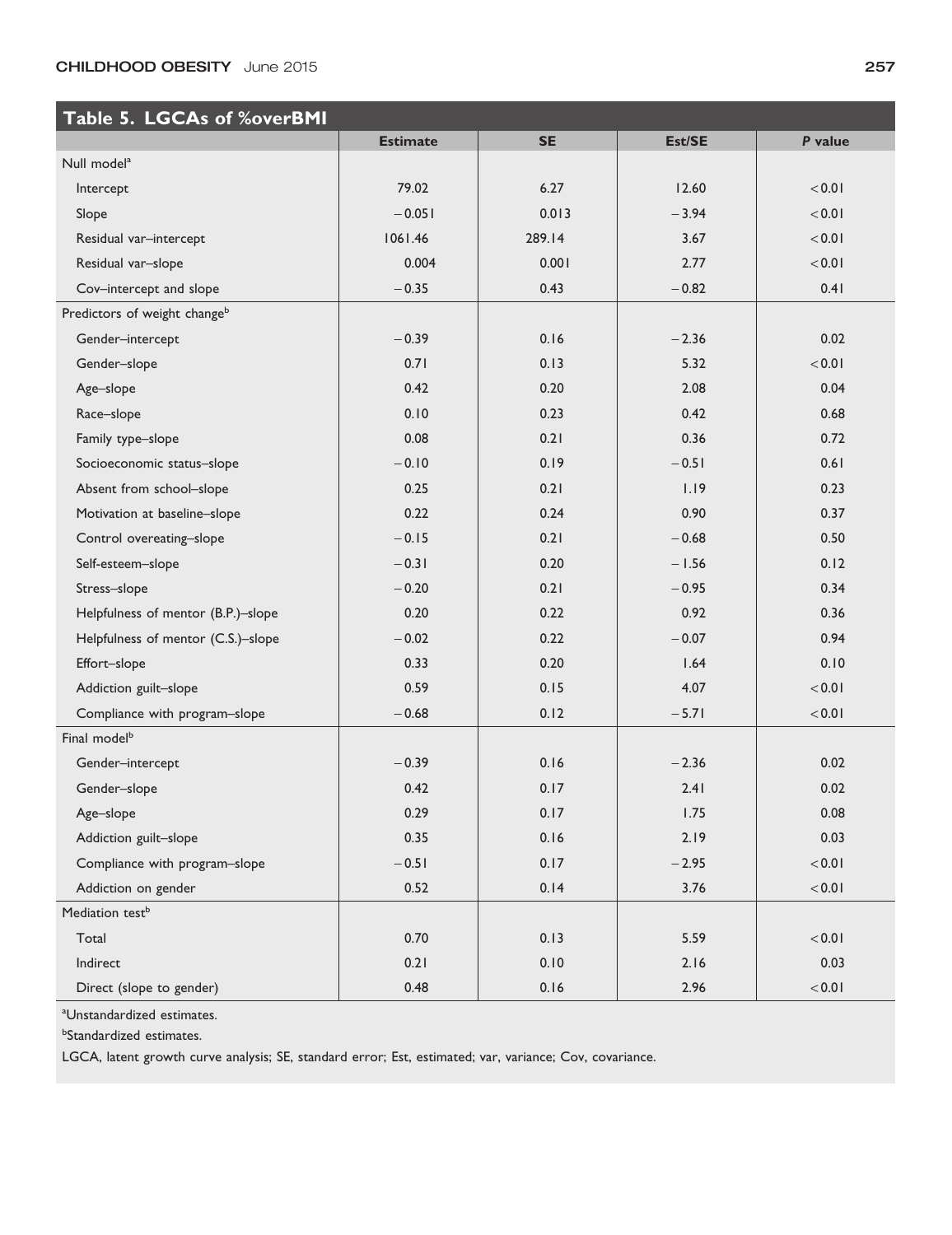

Figure 3. Latent growth curve analysis path diagram for mediation model.  $\frac{*p}{0.05}$ ;  $\frac{*p}{0.01}$ .

The results from the mediation analysis indicated that participants who reported that the process of identifying addictive eating made their guilt worse (addiction guilt) experienced poorer outcomes. It is striking that most girls (66.7%) indicated that their guilt worsened, compared to only 11.1% of boys. These gender differences in addiction guilt partly explained the gender differences in weight loss (with girls having poorer weight loss outcomes). We believe this finding is important and that future addictionbased programs should take into account the possibility of increasing guilt among females. Subsequent versions of this app will monitor addiction guilt and refer affected users to a new treatment module.

There are several limitations to the current study. The sample size was relatively small and causal inferences are not possible because it was an uncontrolled study. Formal cost-effectiveness data were not collected and further intervention development is required to facilitate broader dissemination.

# Conclusions

This study provides preliminary evidence for the feasibility and acceptability of staged food withdrawal as an addiction-based treatment model for obesity among young people, which can be delivered by health professionals through a youth-popular smartphone platform. Adapting the program for face-to-face delivery offers a forthcoming direction for the intervention. This approach has considerable potential to address a critical treatment gap in childhood obesity, especially for boys. Future programs need to investigate tailored techniques to the addiction approach for girls and older adolescents.

# Acknowledgments

The authors thank the young people and their parents who took part in the study. Mr. Ronald Wagner, of Wagner Technologies, implemented the app software and network